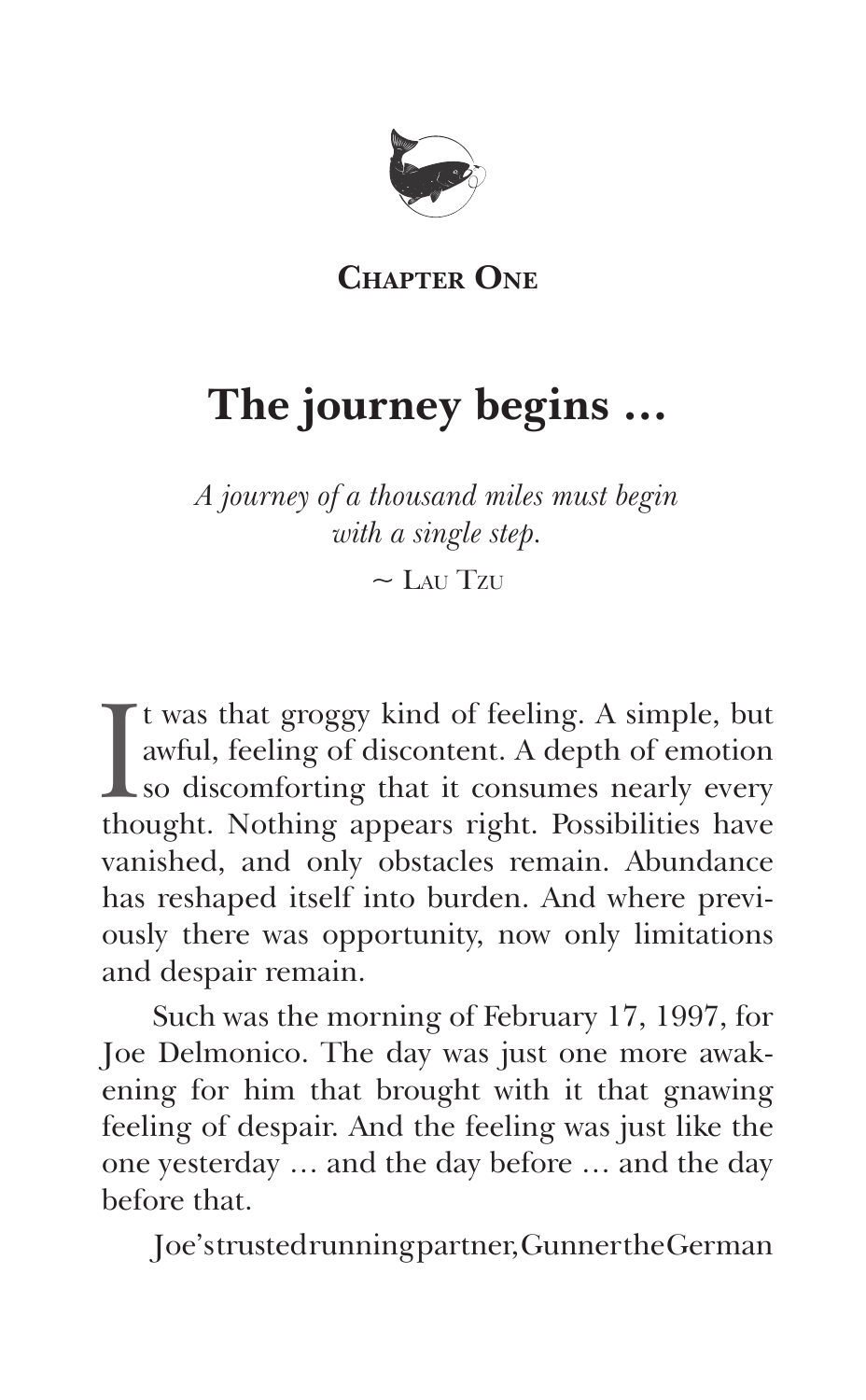shepherd, sensed that something, again, wasn't right. Joe hadn't realized what was happening, but man's best friend instinctively knew.

Joe was simply going through the motions yet again, and if he were truly honest with himself, he would have admitted that he had given up some six months earlier when this struggle started. Before the difficulty came into his life, his eyes would pop open minutes before the alarm blared. He was full of energy, and the excitement of a new day drove him.

He and Gunner would bolt out the door long before the sun breached the skyline. But lately the snooze alarm was in constant use and only the noise of Joe's son and daughter, that penetrated both layers of the stacked-up pillows on Joe's head, was enough to jostle him into the fray of another day. The blinding sun that sneaked through the custom blinds only spotlighted his complacency.

But what was causing this emotion?

This particular day was one that Joe always looked forward to with great enthusiasm. Today at the real estate firm where he spends nearly all of his time, the key players would be getting together to revel in their success. Upper management. Sales teams. Support staff. They all would be there, and all eyes would be on Joe.

The previous two years had meant much acknowledgement for him. He won the firm's rookie of the year a couple years prior, and he was labeled as the can't-miss kid. The owners told him he had a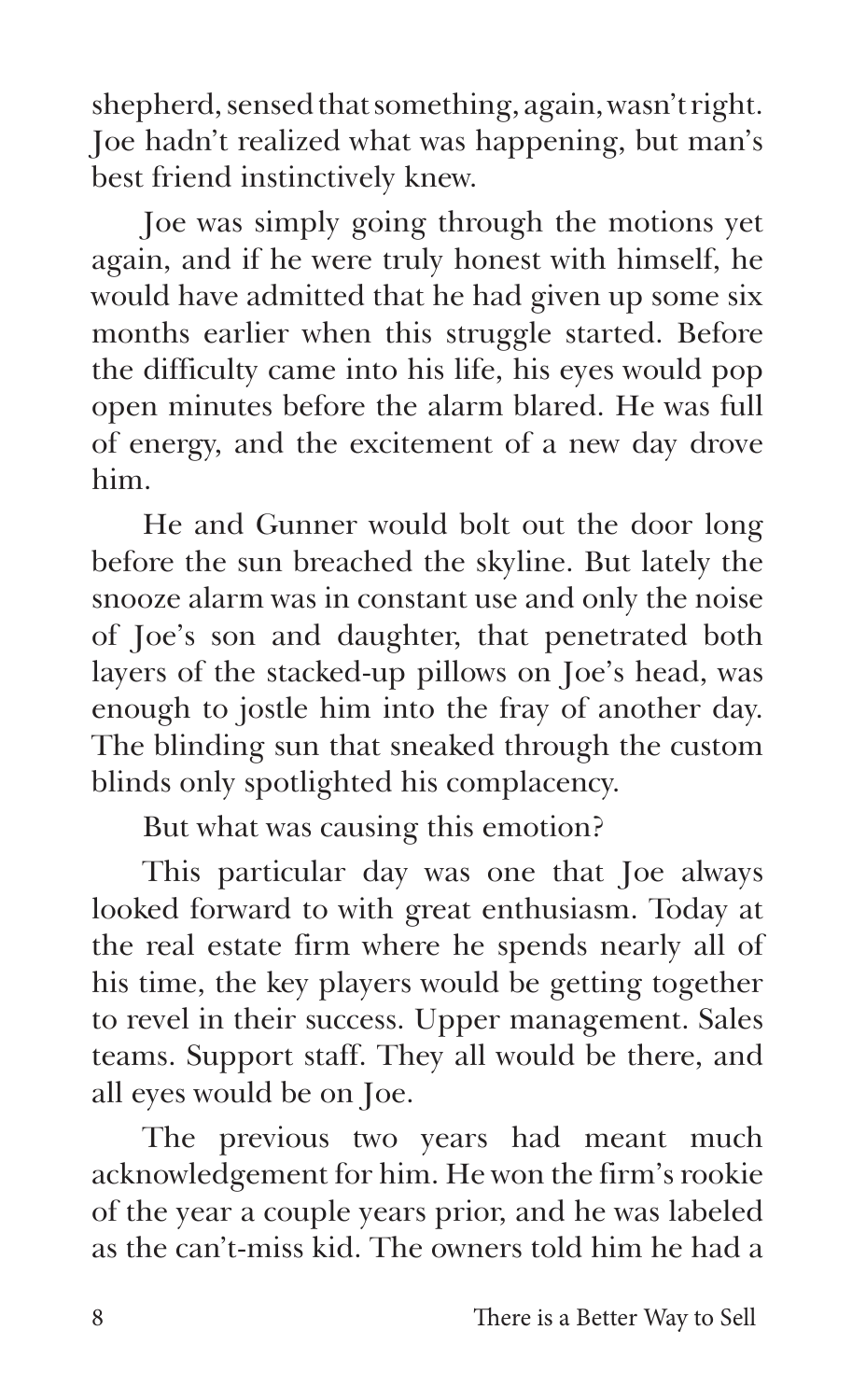lot of "potential." He wore the label like a badge of honor, and his confident strut became very familiar to his co-workers and clients.

Today was awards day at the company. And Joe was about to win the awards. In fact, he will win more awards than last year. But Joe had lost momentum. He lost it about six months ago. Only his efforts over the first seven months of the year saved his final numbers. Joe's recent work ethic was like that of an agent that had been in the business for about three months but most assuredly would be churned out by one of the toughest industries in the world. On this day, Joe's internal judgment wouldn't accept the praise. He was successful, but something was missing, and he didn't know what.

When someone first decides to become a sales person, it's an exciting day. The excitement comes from the potential of a new opportunity and a sense of pride. The excitement also comes with a sense of freedom. As the world knows, a good, or borderline great, salesman can make their mark. No product ever hits the market until a sales person sells it. There have been countless inventions that the world has never known because the product never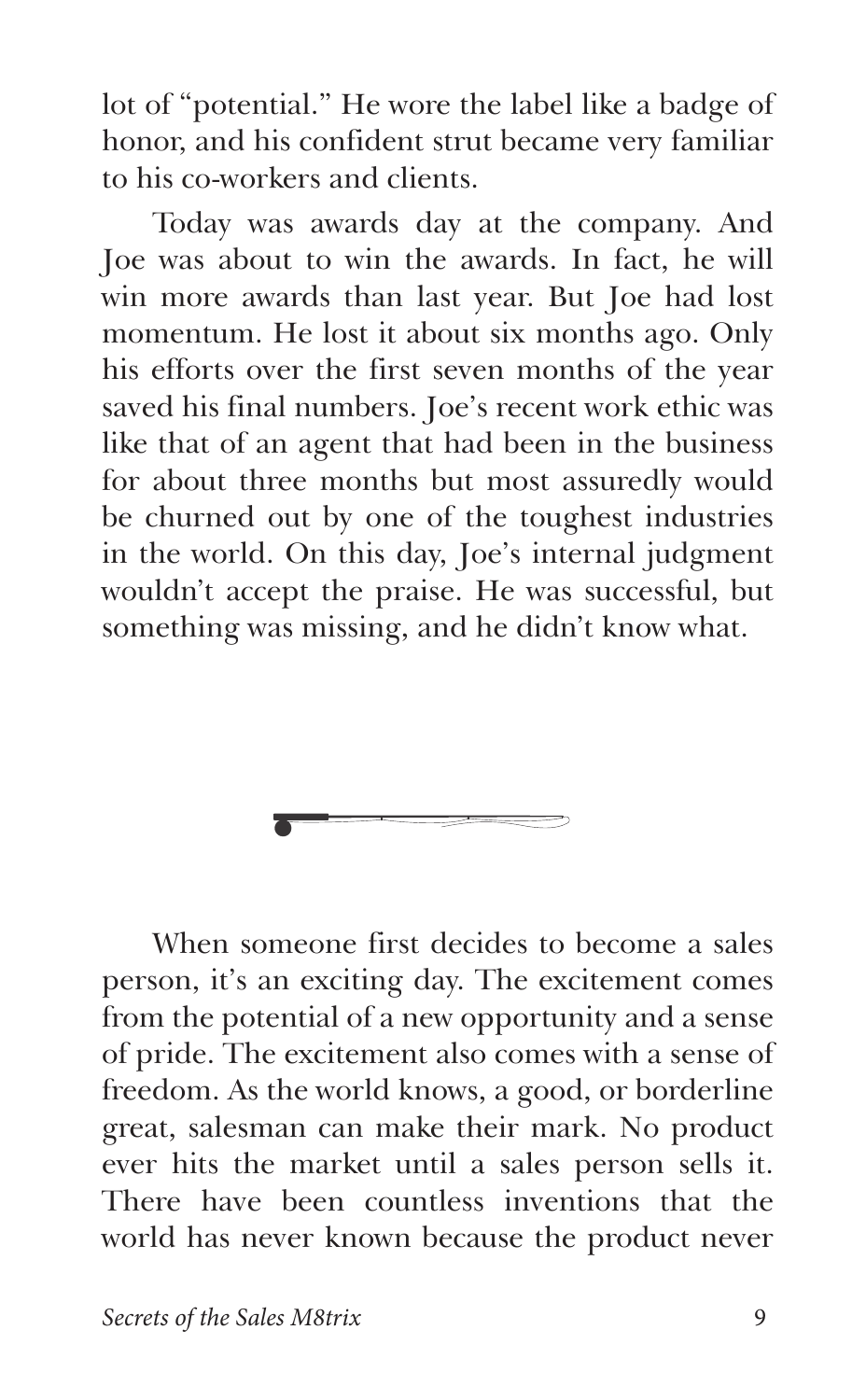reached the right motivated sales person.

Most of the time, Joe was the right salesman. He was committed, and many would say gifted. But as Joe knew, he didn't have to be gifted to be successful. He just had to be the most committed person in line for a sale. He knew hard work could carry the day, but as he soon would find out, hard not smart—work could take a person only so far.

For Joe, mediocrity was of no interest. He became a salesperson because he knew he could make an impact—and a load of money—and early on in his career he was proving himself right. He had left a secure, well-paying job in the restaurant industry, and thrust himself into a world of unlimited opportunity. He chose sales because he liked the sound of those two words: unlimited opportunity.

For the first two years of his sales career, energy carried him. He outworked just about everyone, and the money and accolades proved it. For awhile, he believed the hype and thought he had it all, but most importantly, knew it all.

Competition was limited, and the opportunities were like he expected: limitless. The harder he worked, the more sales and deals he closed. It was tough work, but it seemed second nature for Joe to put in the time and effort. Hard work was common place in his world. His father was a tough and diligent New York mechanic, and other family members were the models of hard work. Joe mirrored their efforts in everything he did. Work, work, work was the mantra of his youth. That was all anyone had